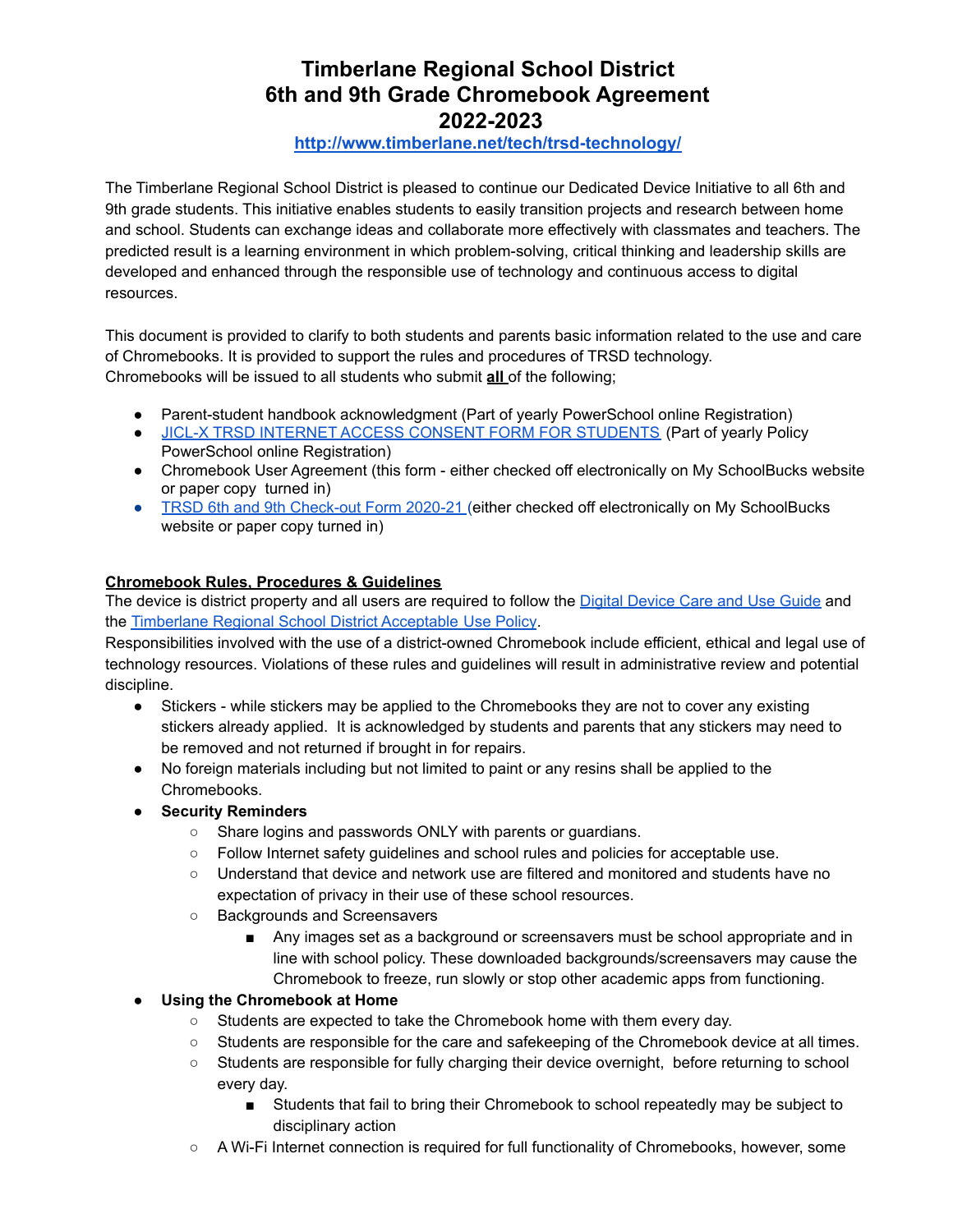applications can be used if no internet access is available.

- Students without Wi-Fi access at home can connect from a number of public locations in their communities, including the local libraries.
- Students are bound by the Acceptable Use Policy and all other guidelines for the use of Chromebooks at home and other non-school locations.
- Parents/Guardians are responsible for supervising student use of the Chromebook at home.

## **● TRSD Chromebook Protection Plan**

- Parents/Guardians are encouraged to enroll in the **TRSD Chromebook Protection Plan**. The protection plan will cover breakage but not loss or damage caused by misuse. Water/liquid damage is **not covered** by the **TRSD Chromebook Protection Plan**.
- TRMS:\$39 6th grade includes a protective case; Grade 7- \$26.00( Includes Case), Grade 8- \$13.00 ( Includes case)
- TRHS: Grade 9-\$42.00 Grade 10 -\$31.50 Grade 11-\$21.00 Grade 12-\$10.50 (Cases not included at HS)
	- Payment must be paid before a Chromebook is given to a student with a credit card/checking account on the My School Bucks website OR at the time of pickup with a check made out to TRSD. We cannot accept cash
	- Cases may be purchased for \$15.60 through My School Bucks.
- We try to always have cases in stock. In the scenario we need to reorder cases, they typically take 7-15 days to come in and will be given to your student directly.
- **○ If you are not covered by the TRSD Chromebook Protection Plan, projected repair or replacement costs are as follows (***subject to change***):**
	- Screen **\$28**
		- **Screen replacement will only be offered one time under the TRSD Chromebook Protection Plan**.
	- Lenovo Keyboard/touchpad 100E \$80.00 N23 \$45.00
	- Lenovo Bezel \$25 100E N23 \$15
	- Lenovo Battery 100E \$50.00 N23 \$35.00
	- Lenovo Camera 100E \$15.00 N23 \$20.00
	- Lenovo Power adapter 100E \$ 35.00 N23 \$16.00
	- HP11A Keyboard/touchpad \$60.00
	- HP11A Bezel \$ 25
	- HP11A Battery \$39
	- HP11A Camera \$10
	- HP11A Power adapter \$40
	- **■ All replacement parts must be a factory authorized and purchased through the technology department.**
	- Students are liable for a replacement fee of up to \$200 if the device is lost or damaged beyond repair (In accordance with School Board policy JICB). Students who lose or purposefully destroy their assigned Chromebook will be expected to pay the replacement cost of the device and the charger.
	- In cases of theft or disappearance, the student must generate a police report before loaner/replacement equipment is issued. The police report must directly include the loss of the equipment and the circumstances surrounding the loss.
- **● Summer Chromebook Usage and End of Year Use**
	- High School and Middle School students' Dedicated Device Chromebooks will be issued to them for summer use if the Chromebook does not need repairs.